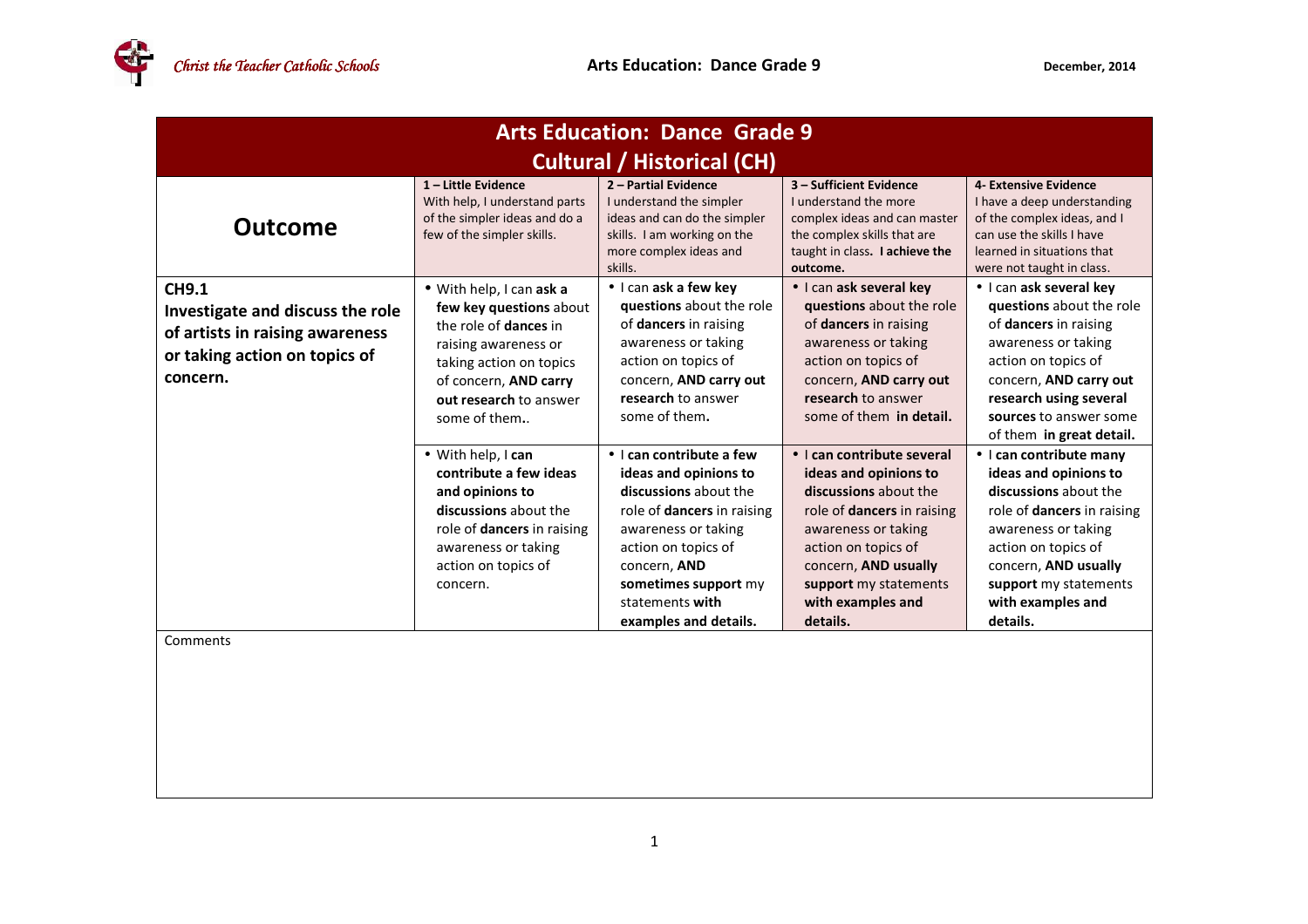

| <b>Arts Education: Dance Grade 9</b>                                                                                                         |                                                                                                                   |                                                                                                                                                                        |                                                                                                                                                                                                                                          |                                                                                                                                                                                                         |  |
|----------------------------------------------------------------------------------------------------------------------------------------------|-------------------------------------------------------------------------------------------------------------------|------------------------------------------------------------------------------------------------------------------------------------------------------------------------|------------------------------------------------------------------------------------------------------------------------------------------------------------------------------------------------------------------------------------------|---------------------------------------------------------------------------------------------------------------------------------------------------------------------------------------------------------|--|
| <b>Cultural / Historical (CH)</b>                                                                                                            |                                                                                                                   |                                                                                                                                                                        |                                                                                                                                                                                                                                          |                                                                                                                                                                                                         |  |
| <b>Outcome</b>                                                                                                                               | 1-Little Evidence<br>With help, I understand parts<br>of the simpler ideas and do a<br>few of the simpler skills. | 2 - Partial Evidence<br>I understand the simpler<br>ideas and can do the simpler<br>skills. I am working on the<br>more complex ideas and<br>skills.                   | 3 - Sufficient Evidence<br>I understand the more<br>complex ideas and can master<br>the complex skills that are<br>taught in class. I achieve the<br>outcome.                                                                            | 4- Extensive Evidence<br>I have a deep understanding<br>of the complex ideas, and I<br>can use the skills I have<br>learned in situations that<br>were not taught in class.                             |  |
| <b>CH9.2</b><br>Use the arts to raise awareness<br>on topics of concern to<br>Indigenous artists in dance,<br>drama, music, and visual arts. | · I can identify a topic of<br>concern to Indigenous<br>artists, and gather<br>information about that<br>topic.   | · I can brainstorm ideas<br>about how I might use<br>the arts to increase<br>understanding on a topic<br>of concern to Indigenous<br>artists, alone or with<br>others. | · I can create a plan of<br>action to use the arts to<br>increase understanding<br>on a topic of concern to<br>Indigenous artists, alone<br>or with others,<br>respecting almost all<br>the co-constructed<br>criteria for action plans. | • I can implement my plan<br>of action to use the arts<br>to increase<br>understanding on a topic<br>of concern to Indigenous<br>artists, alone or with<br>others, and reflect on its<br>effectiveness. |  |
| Comments                                                                                                                                     |                                                                                                                   |                                                                                                                                                                        |                                                                                                                                                                                                                                          |                                                                                                                                                                                                         |  |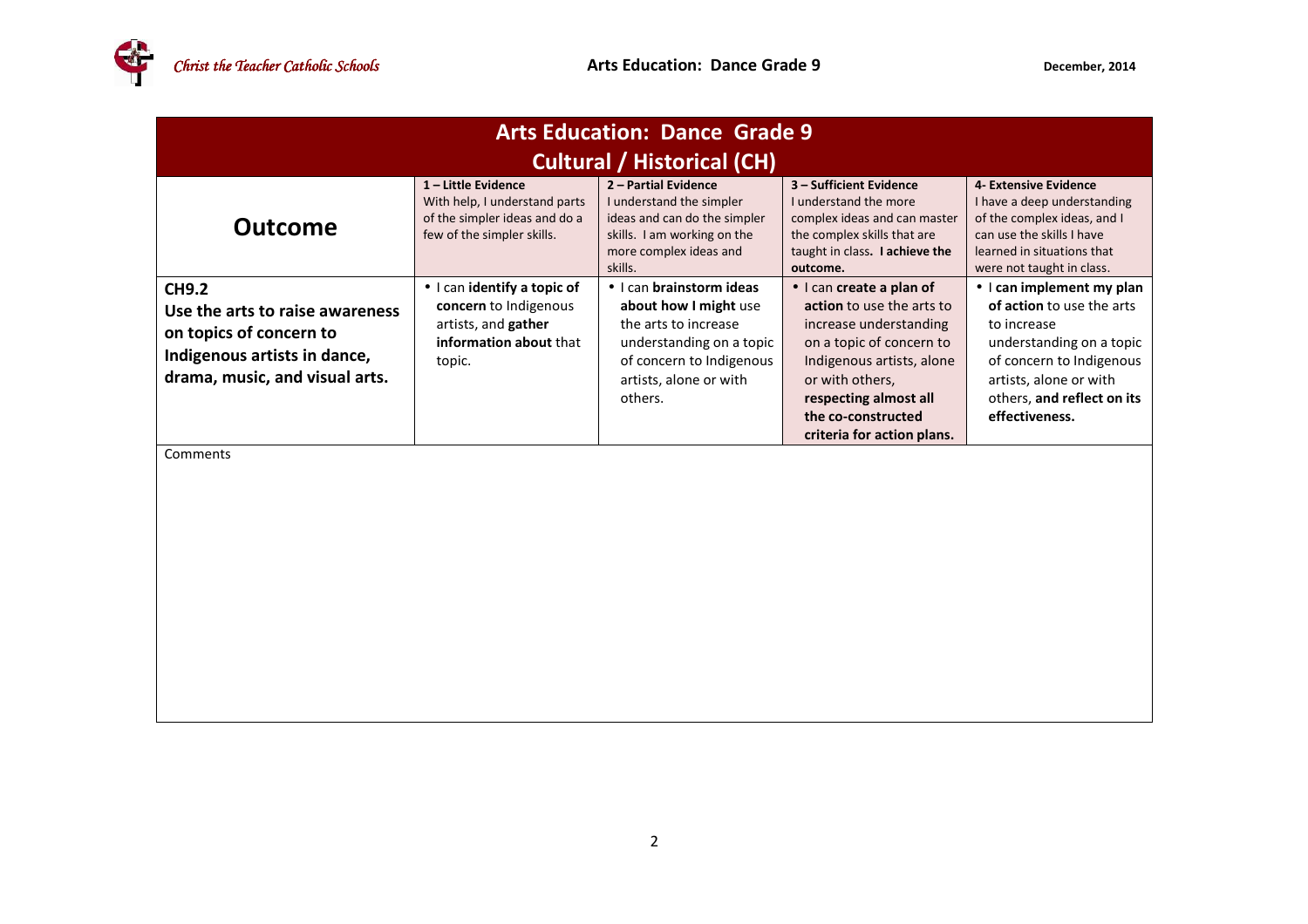| <b>Arts Education: Dance Grade 9</b>                                                                               |                                                                                                                                                                                                     |                                                                                                                                                                                                                                                                           |                                                                                                                                                                                                                                                                                    |                                                                                                                                                                                                                                                                     |  |
|--------------------------------------------------------------------------------------------------------------------|-----------------------------------------------------------------------------------------------------------------------------------------------------------------------------------------------------|---------------------------------------------------------------------------------------------------------------------------------------------------------------------------------------------------------------------------------------------------------------------------|------------------------------------------------------------------------------------------------------------------------------------------------------------------------------------------------------------------------------------------------------------------------------------|---------------------------------------------------------------------------------------------------------------------------------------------------------------------------------------------------------------------------------------------------------------------|--|
| <b>Cultural / Historical (CH)</b>                                                                                  |                                                                                                                                                                                                     |                                                                                                                                                                                                                                                                           |                                                                                                                                                                                                                                                                                    |                                                                                                                                                                                                                                                                     |  |
| <b>Outcome</b>                                                                                                     | 1-Little Evidence<br>With help, I understand parts<br>of the simpler ideas and do a<br>few of the simpler skills.                                                                                   | 2 - Partial Evidence<br>I understand the simpler<br>ideas and can do the simpler<br>skills. I am working on the<br>more complex ideas and<br>skills.                                                                                                                      | 3 - Sufficient Evidence<br><b>Lunderstand the more</b><br>complex ideas and can master<br>the complex skills that are<br>taught in class. I achieve the<br>outcome.                                                                                                                | 4- Extensive Evidence<br>I have a deep understanding<br>of the complex ideas, and I<br>can use the skills I have<br>learned in situations that<br>were not taught in class.                                                                                         |  |
| <b>CH9.3</b><br>Investigate diversity of artistic<br>ideas, styles, and media in<br>contemporary arts expressions. | • I can draw conclusions<br>about diversity of artistic<br>ideas, styles, OR media<br>in contemporary arts<br>expressions, using a few<br>teacher-selected<br>contemporary artistic<br>expressions. | • I can draw conclusions<br>supported with<br>examples and details<br>about diversity of artistic<br>ideas, styles, OR media<br>in contemporary arts<br>expressions, using<br>several contemporary<br>artistic expressions I<br>have selected myself<br>through research. | $\bullet$ I can draw conclusions<br>supported with<br>examples and details<br>about diversity of artistic<br>ideas, styles, AND media<br>in contemporary arts<br>expressions, using<br>several contemporary<br>artistic expressions I<br>have selected myself<br>through research. | • I can compare artistic<br>diversity in ideas, styles,<br><b>AND</b> media in<br>contemporary arts<br>expressions, using<br>several contemporary<br>artistic expressions I<br>have selected myself<br>through research,<br>supported with<br>examples and details. |  |
| Comments                                                                                                           |                                                                                                                                                                                                     |                                                                                                                                                                                                                                                                           |                                                                                                                                                                                                                                                                                    |                                                                                                                                                                                                                                                                     |  |